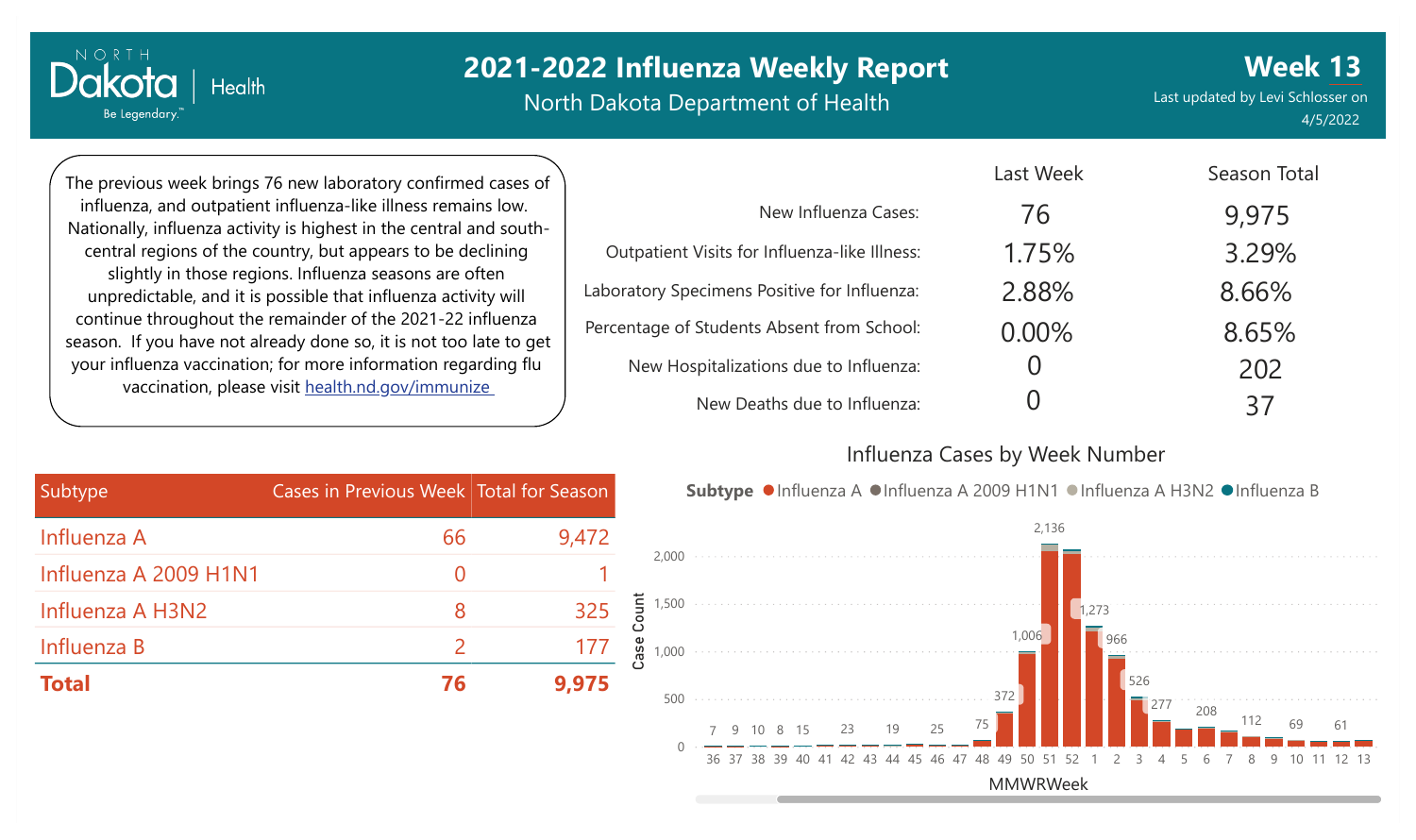

## **2021-2022 Influenza Weekly Report** North Dakota Department of Health

**Week 13** Last updated by Levi Schlosser on 4/5/2022

Laboratory-confirmed influenza is a reportable disease in North Dakota. Influenza "cases" include people that have tested positive for influenza in a healthcare setting. It does not include people with influenza who did not seek healthcare, or were diagnosed without a lab test, which is common. The true number of people in North Dakota is underrepresented, but case data allows us where influenza is circulating and in what populations. It also provides context regarding how the current season compares with previous seasons. Find more information about cases on ndflu.com

Influenza Cases by Gender



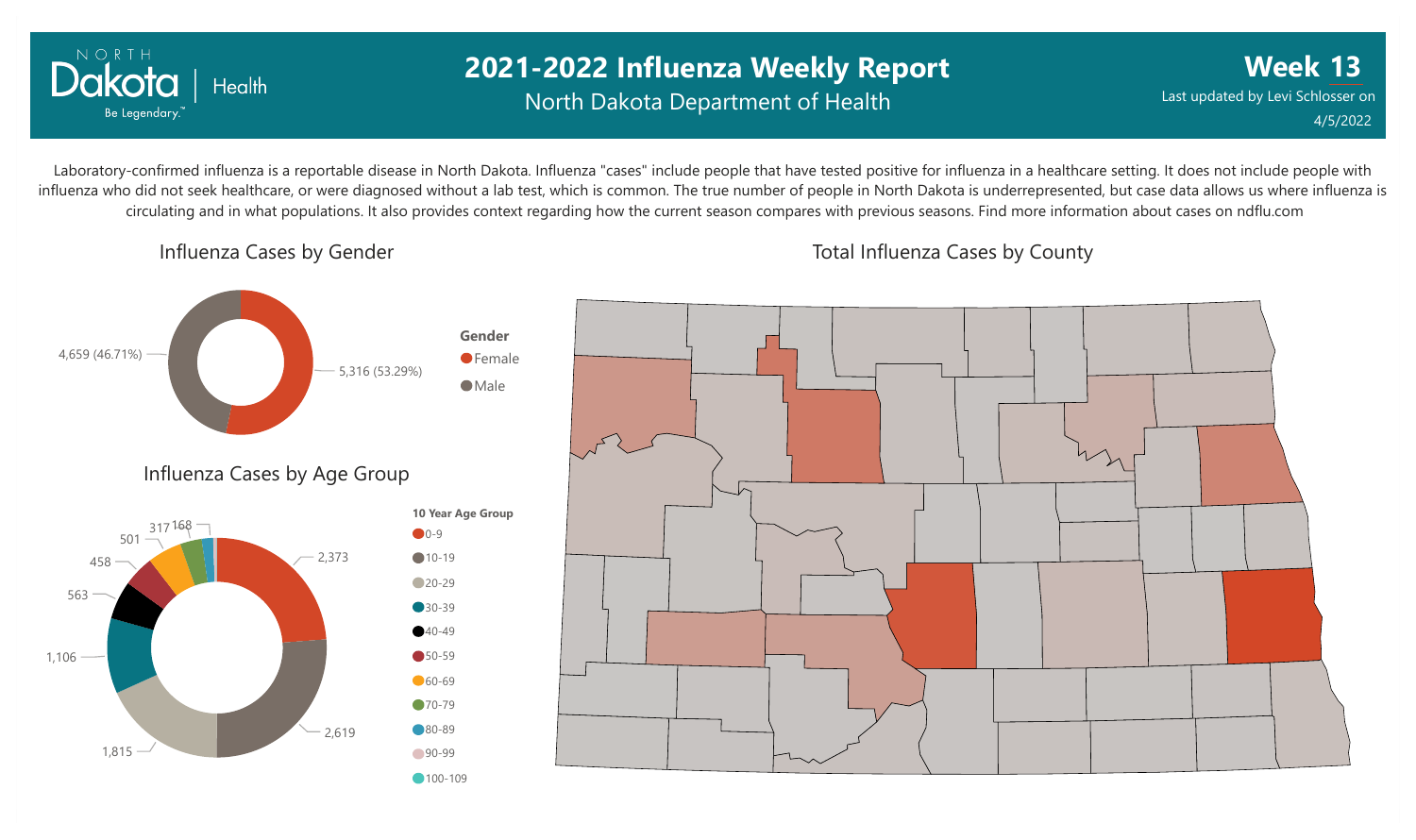

0 New Weekly Hospitalizations

Total Hospitalizations for Season

202

Flu Deaths

2515 Pneumonia/Flu Deaths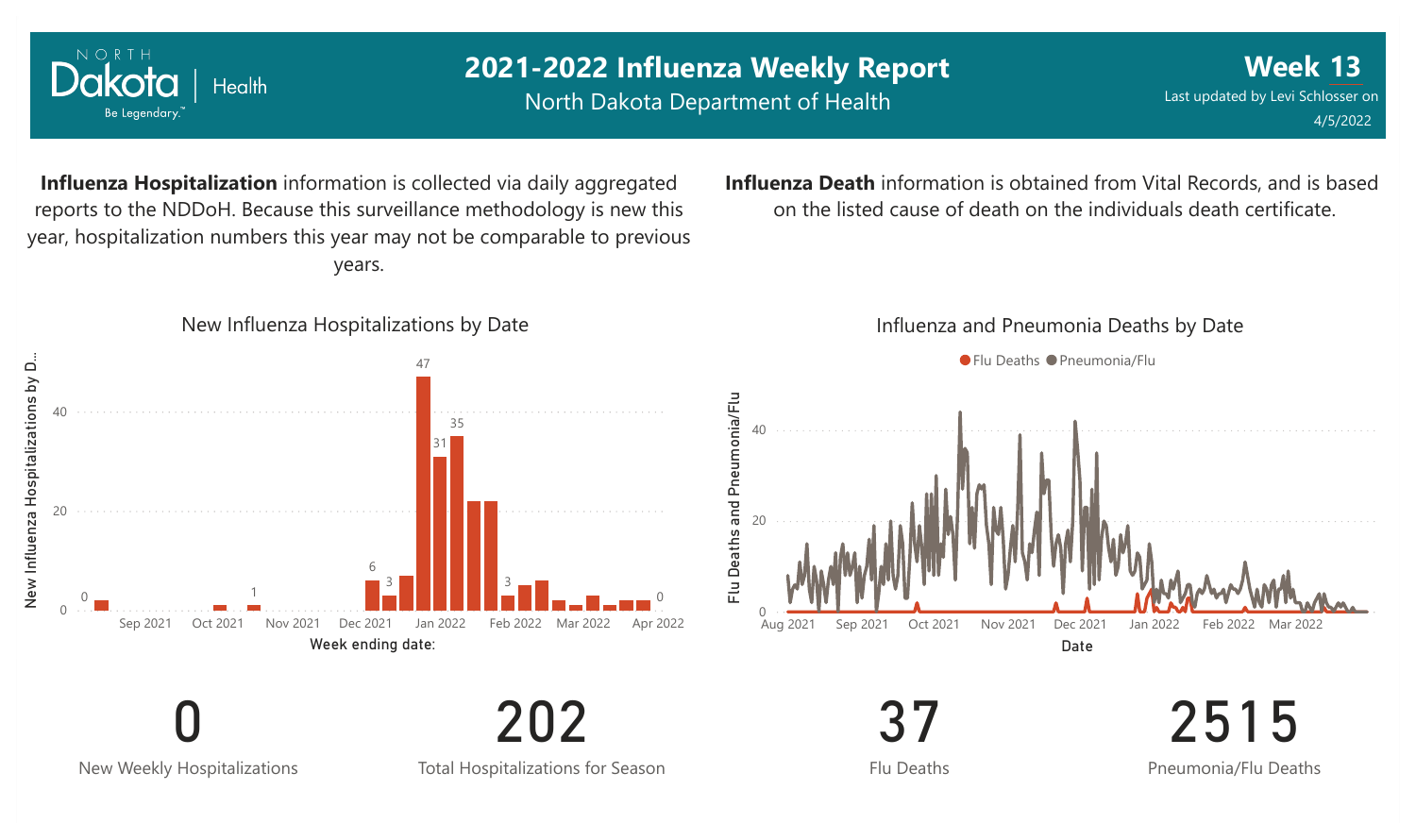

North Dakota Department of Health

**Week 13** Last updated by Levi Schlosser on 4/5/2022

**Outpatient Influenza-like Illness (ILI)** The NDDoH participates in the national U.S. Outpatient Influenza-like Illness Surveillance Network (ILINet). Data from participating outpatient providers in north Dakota are pooled to create a state-wide estimate for the weekly percent of healthcare visists due to influenza-like illness (ILI). Patients presenting with a fever of 100 degrees or greater AND a cough and/or sore throat are considered to have ILI. For more information [on state and national ILINet data, see FluView](http://fluview%20interactive/)

Interactive



| <b>Week Ending Date:</b><br>$\blacktriangle$ | Total # of Patients Seen for Any Reason Percent ILI |       |
|----------------------------------------------|-----------------------------------------------------|-------|
| Saturday, February 26, 2022                  | 3,332                                               | 2.04% |
| Saturday, March 05, 2022                     | 2,224                                               | 2.92% |
| Saturday, March 12, 2022                     | 2,628                                               | 2.28% |
| Saturday, March 19, 2022                     | 3,446                                               | 1.86% |
| Saturday, March 26, 2022                     | 3,447                                               | 2.12% |
| Saturday, April 02, 2022                     | 2,966                                               | 1.75% |
| <b>Total</b>                                 | 18,043                                              | 2.12% |

**Sentinel Laboratory Data** The NDDoH receives influenza and RSV testing data from participating sentinel laboratories across the state. The total number of positive tests and the total number of tests conducted are reported and used to create a state-wide percent positivity statistic. For influenza, percent positivity of 10% or greater indicates 'season level' influenza activity.



| Week ending date:           | Total # of Specimens Tested Flu Positivity RSV Positivity |       |       |
|-----------------------------|-----------------------------------------------------------|-------|-------|
| Saturday, February 26, 2022 | 976                                                       | 3.28% | 1.08% |
| Saturday, March 05, 2022    | 977                                                       | 3.58% | 0.61% |
| Saturday, March 12, 2022    | 907                                                       | 3.42% | 0.31% |
| Saturday, March 19, 2022    | 688                                                       | 2.62% | 1.65% |
| Saturday, March 26, 2022    | 605                                                       | 5.12% | 0.00% |
| Saturday, April 02, 2022    | 312                                                       | 2.88% | 3.51% |
| <b>Total</b>                | 4.465                                                     | 3.49% | 0.84% |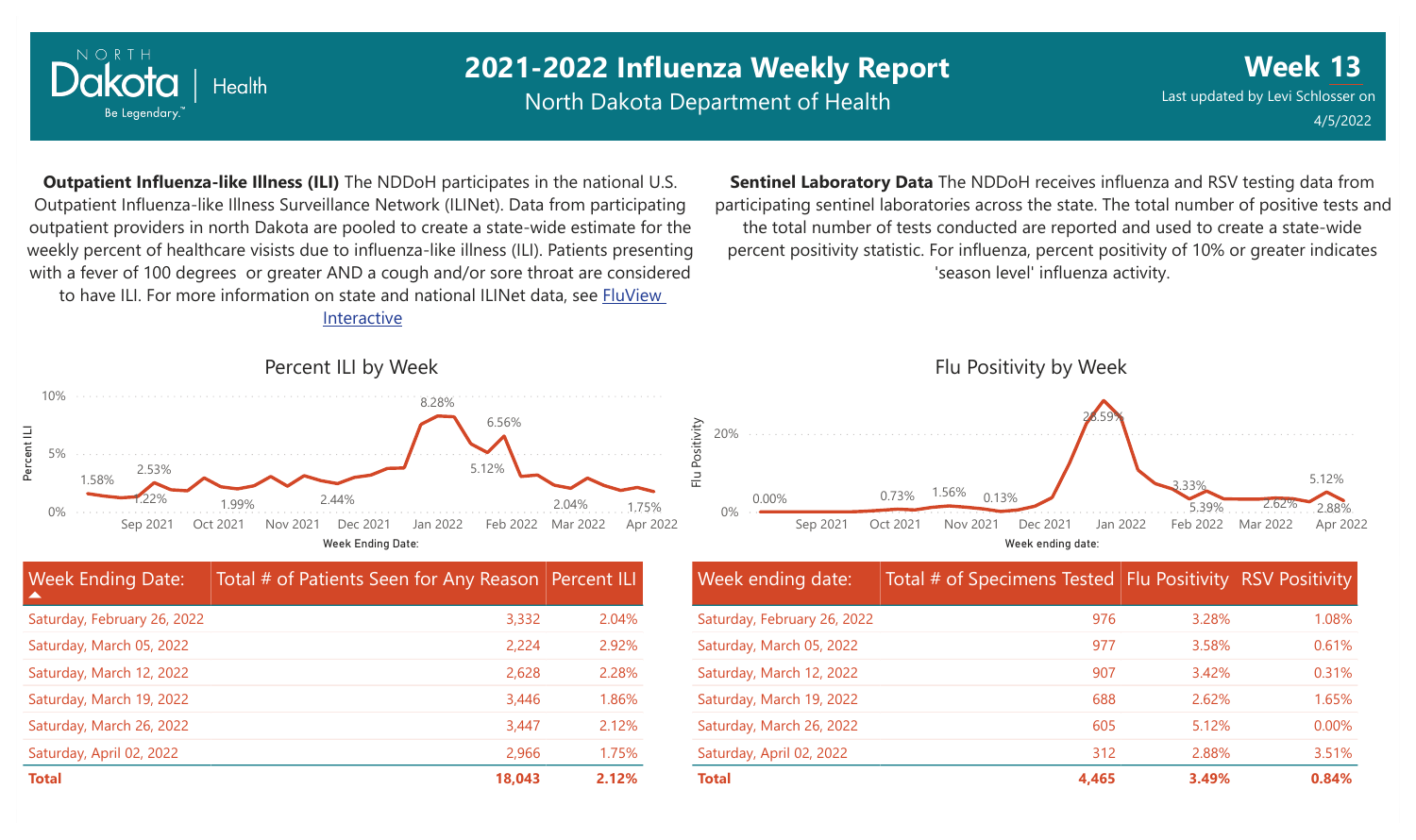

During the influenza season, increases in the **school absenteeism** data cab be used as an early indicator for influenza circulation. The NDDoH received absenteeism data from a majority of schools in the state. Data here include absences for all reasons.



During the influenza season, **influenza outbreaks** are common anywhere people gather, including schools, child care centers, long-term care facilities, and health care facilities. Outbreaks of influenza or influenza-like illness may be reported to the NDDoH. The following outbreaks have been reported this season.

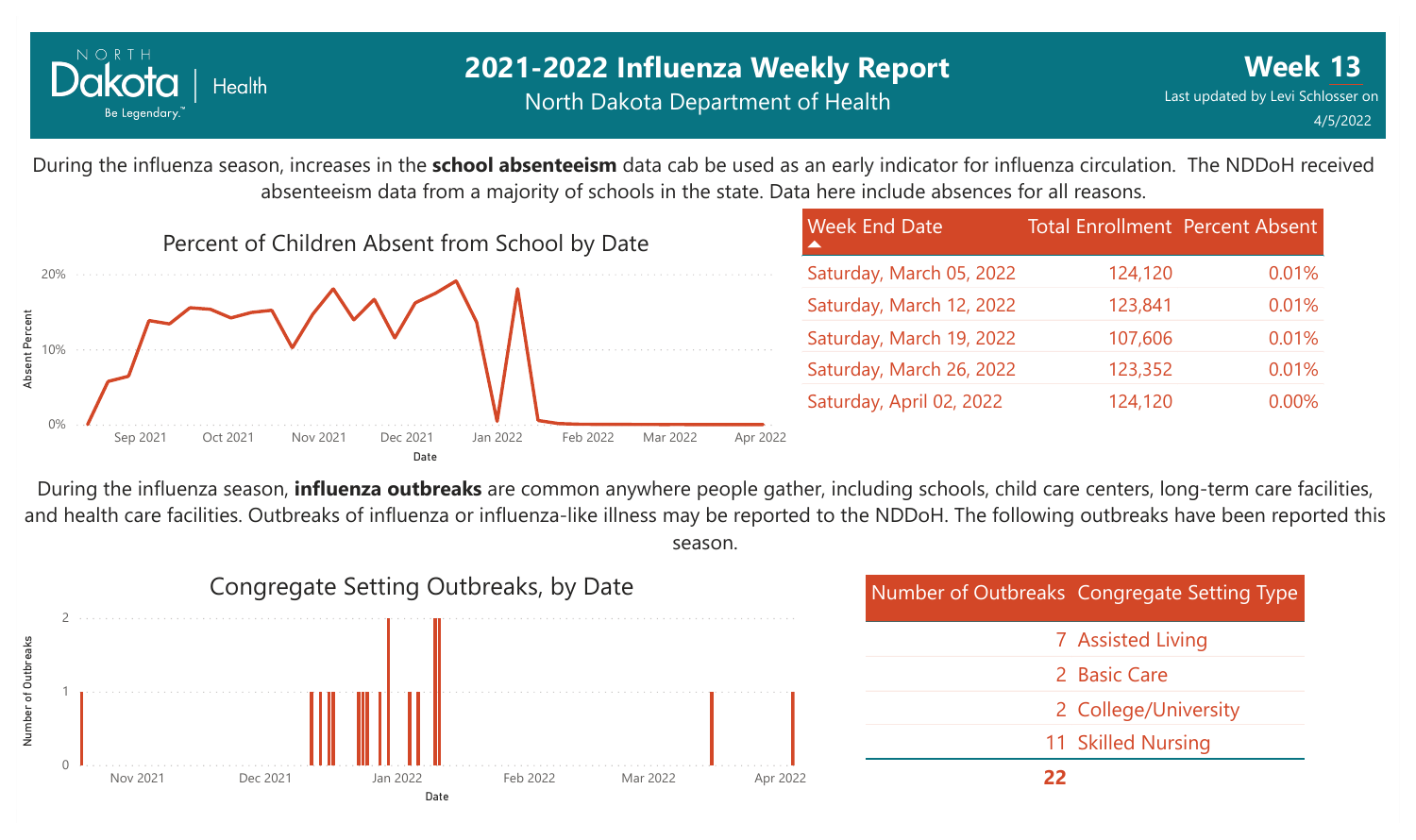

## **2021-2022 Influenza Weekly Report** North Dakota Department of Health

**Week 13** Last updated by Levi Schlosser on 4/5/2022

**Influenza vaccine doses administered** data from the North Dakota Immunization Information System (NDIIS) includes all administered doses of flu vaccine documented in the NDIIS to records with a North Dakota address. Adult immunizations do not have to be reported to the NDIIS so there may be more influenza vaccine doses being administered that are not reported to the NDIIS. Age groups are determined base on age at time of vaccination.



#### Doses Administered by Age Group

Statewide Doses Administered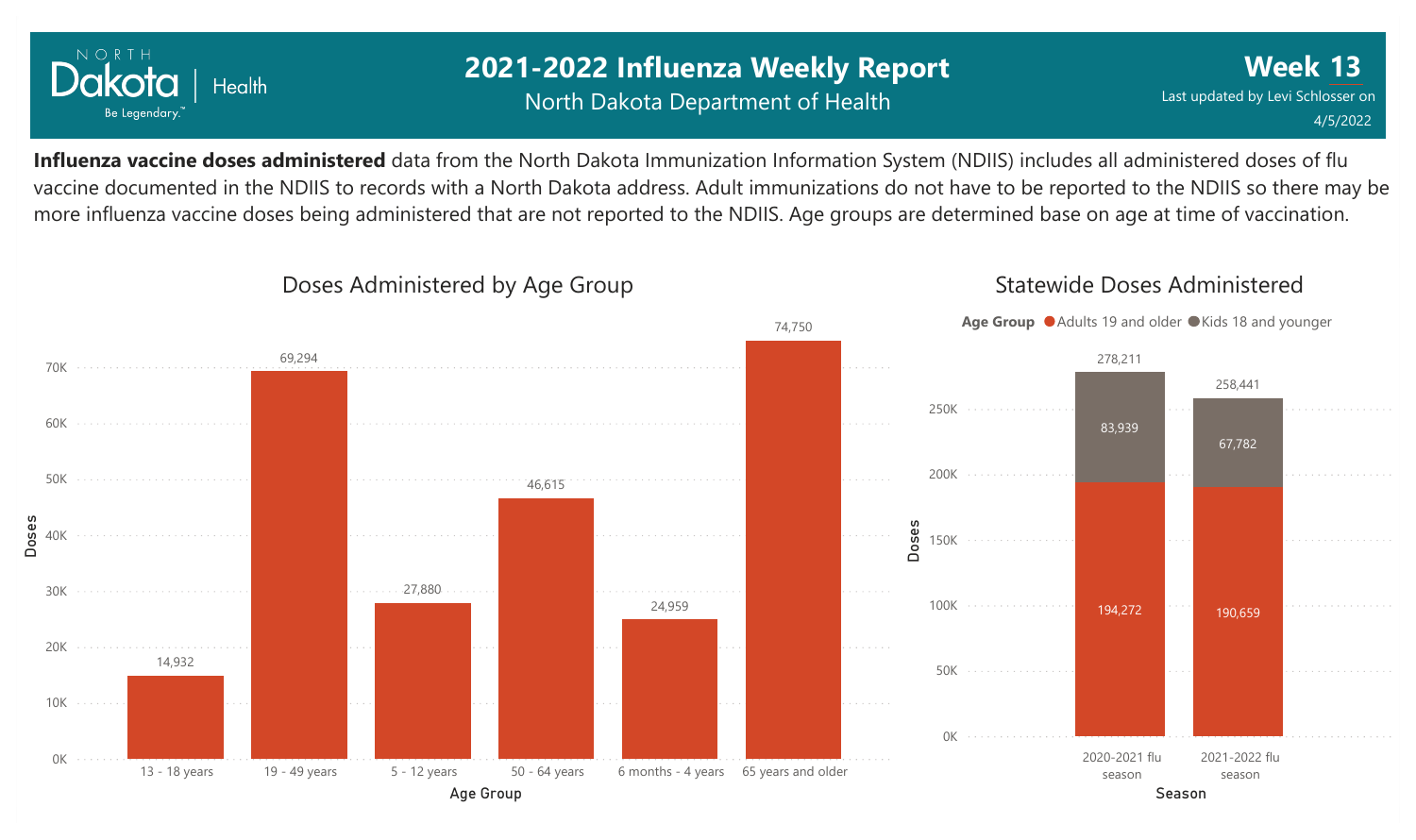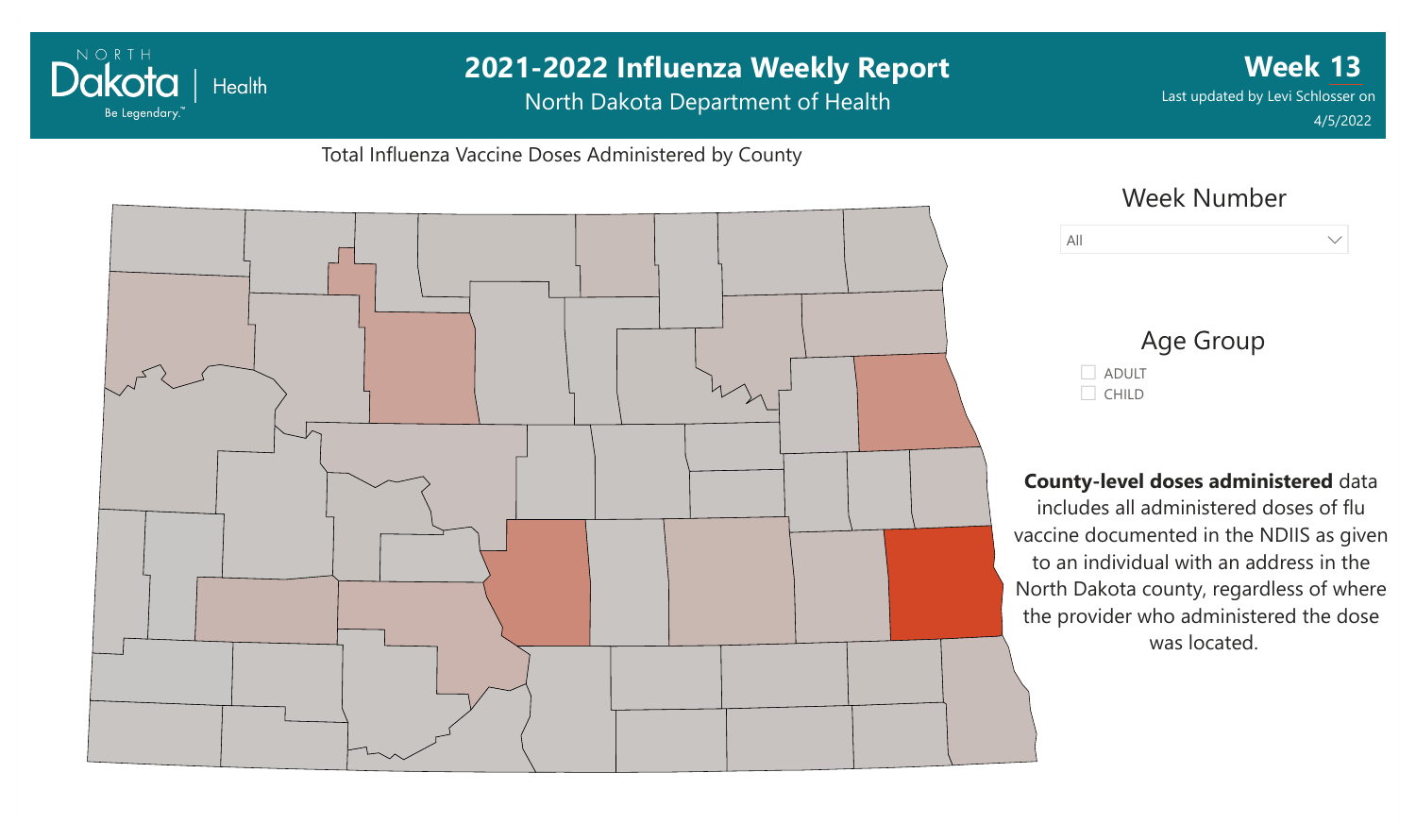North Dakota Department of Health



NORTH

Dakota

Be Legendary.

**Health** 

# Statewide Flu Coverage for 2021-22 Season

NDIIS data can also be used to estimate the percent of North Dakotans in each age group that have received at least one dose of influenza vaccine so far this flu season. NDIIS records included in **statewide coverage rates** must have a North Dakota address.

Adult immunizations do not have to be reported to the NDIIS so adult coverage rates may be higher.

#### Statewide Flu Coverage for Adults >= 19